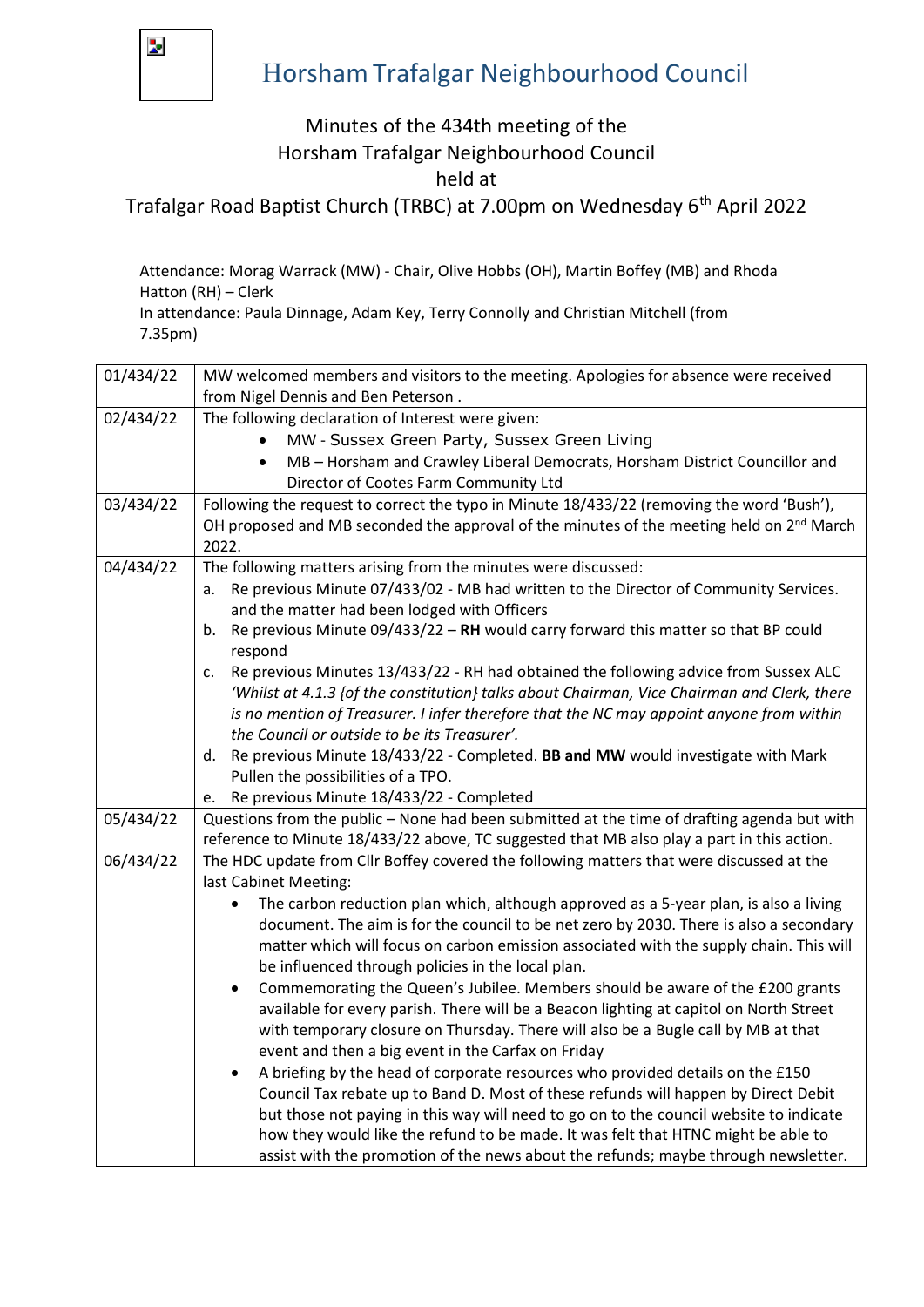

|           | Jonathan Chowen's 'Big Conversation' that would be taking place through a series of<br>$\bullet$<br>three meeting across the neighbourhood. Climate, water neutrality and the Jubilee<br>celebrations were likely to focus on the agenda and HTNC would promote via their<br>website. As the Horsham date clashed with the date of the HTNC AGM, it was agreed<br>that the HTNC AGM should be pushed back a week. MB advised members that it<br>would be unlikely he would stand next year as the Vice Chair of HTNC.<br>The unique situation regarding Water Neutrality and local plan. MB advised that HDC<br>$\bullet$<br>were waiting to hear about the housing numbers before the plan can be progressed<br>however, concerns remained that without the plan, once the water neutrality issue<br>was sorted, Government might then be able to impose new directives about the<br>number of houses that would need to be built in the area. A HTNC discussion took<br>place regarding what the potential solutions might look like. It was commented that<br>the pause on housing and business impacted significantly on local economics. It was<br>confirmed by MB that whilst detailed planning will be able to go ahead, anything else<br>at this stage, is held up in the process. |
|-----------|--------------------------------------------------------------------------------------------------------------------------------------------------------------------------------------------------------------------------------------------------------------------------------------------------------------------------------------------------------------------------------------------------------------------------------------------------------------------------------------------------------------------------------------------------------------------------------------------------------------------------------------------------------------------------------------------------------------------------------------------------------------------------------------------------------------------------------------------------------------------------------------------------------------------------------------------------------------------------------------------------------------------------------------------------------------------------------------------------------------------------------------------------------------------------------------------------------------------------------------------------------------------------------------------|
|           | (See Minute 14/434/22 below).                                                                                                                                                                                                                                                                                                                                                                                                                                                                                                                                                                                                                                                                                                                                                                                                                                                                                                                                                                                                                                                                                                                                                                                                                                                              |
|           | CM arrived at the meeting and in addition to a continuation of the matters above, he advised<br>that:                                                                                                                                                                                                                                                                                                                                                                                                                                                                                                                                                                                                                                                                                                                                                                                                                                                                                                                                                                                                                                                                                                                                                                                      |
|           | The Council have bid for some money from the Local Enterprise Partnership (LEP) to<br>$\bullet$<br>employ professionals who will advised Officers further on the Water Neutrality<br>matter.                                                                                                                                                                                                                                                                                                                                                                                                                                                                                                                                                                                                                                                                                                                                                                                                                                                                                                                                                                                                                                                                                               |
|           | Jane Eaton will be taking over as Chief Executive from Glenn Chipp<br>$\bullet$                                                                                                                                                                                                                                                                                                                                                                                                                                                                                                                                                                                                                                                                                                                                                                                                                                                                                                                                                                                                                                                                                                                                                                                                            |
|           | The a proposal was being put forward so that the Community Infrastructure Levey<br>$\bullet$                                                                                                                                                                                                                                                                                                                                                                                                                                                                                                                                                                                                                                                                                                                                                                                                                                                                                                                                                                                                                                                                                                                                                                                               |
|           | (CIL) Money which he believed amounted to £114,000 across three Neighbourhood<br>Councils could be administered through a governance group of 8 members who<br>would decide how CIL money should be spent. If approved, this group would require a<br>representative from HTNC.                                                                                                                                                                                                                                                                                                                                                                                                                                                                                                                                                                                                                                                                                                                                                                                                                                                                                                                                                                                                            |
| 07/434/22 | There was no WSCC update from Cllr Dennis due to his apologies being given.                                                                                                                                                                                                                                                                                                                                                                                                                                                                                                                                                                                                                                                                                                                                                                                                                                                                                                                                                                                                                                                                                                                                                                                                                |
| 08/434/22 | Missing or damaged street furniture - none noted at time of drafting agenda.                                                                                                                                                                                                                                                                                                                                                                                                                                                                                                                                                                                                                                                                                                                                                                                                                                                                                                                                                                                                                                                                                                                                                                                                               |
| 09/434/22 | The following correspondence was discussed:                                                                                                                                                                                                                                                                                                                                                                                                                                                                                                                                                                                                                                                                                                                                                                                                                                                                                                                                                                                                                                                                                                                                                                                                                                                |
|           | a. The Neighbourhood Warden's Report for February 2022 and March 2022 were accepted.                                                                                                                                                                                                                                                                                                                                                                                                                                                                                                                                                                                                                                                                                                                                                                                                                                                                                                                                                                                                                                                                                                                                                                                                       |
|           | As members felt they had no sites to offer for the new network of electric vehicle charge<br>b.                                                                                                                                                                                                                                                                                                                                                                                                                                                                                                                                                                                                                                                                                                                                                                                                                                                                                                                                                                                                                                                                                                                                                                                            |
|           | points, it was agreed they would reconsider options when the matter was represented in<br>the Autumn                                                                                                                                                                                                                                                                                                                                                                                                                                                                                                                                                                                                                                                                                                                                                                                                                                                                                                                                                                                                                                                                                                                                                                                       |
|           | The email form a resident regarding disabled scooter access. OH mentioned the<br>c.                                                                                                                                                                                                                                                                                                                                                                                                                                                                                                                                                                                                                                                                                                                                                                                                                                                                                                                                                                                                                                                                                                                                                                                                        |
|           | overgrown holly near Horsham Hospital that needs pruning. RH would report this to ND.                                                                                                                                                                                                                                                                                                                                                                                                                                                                                                                                                                                                                                                                                                                                                                                                                                                                                                                                                                                                                                                                                                                                                                                                      |
|           | RH would also ask the resident to offer any specific solutions he felt necessary and the                                                                                                                                                                                                                                                                                                                                                                                                                                                                                                                                                                                                                                                                                                                                                                                                                                                                                                                                                                                                                                                                                                                                                                                                   |
|           | matter would be mentioned in a future edition of the HTNC newsletter.                                                                                                                                                                                                                                                                                                                                                                                                                                                                                                                                                                                                                                                                                                                                                                                                                                                                                                                                                                                                                                                                                                                                                                                                                      |
|           | The consultation on the Horsham Markets Review. RH agreed to send the following<br>d.                                                                                                                                                                                                                                                                                                                                                                                                                                                                                                                                                                                                                                                                                                                                                                                                                                                                                                                                                                                                                                                                                                                                                                                                      |
|           | feedback to Clive Burley at HDC:                                                                                                                                                                                                                                                                                                                                                                                                                                                                                                                                                                                                                                                                                                                                                                                                                                                                                                                                                                                                                                                                                                                                                                                                                                                           |
|           | i.<br>The indoor market was felt to be a good idea provided as it was in addition to,                                                                                                                                                                                                                                                                                                                                                                                                                                                                                                                                                                                                                                                                                                                                                                                                                                                                                                                                                                                                                                                                                                                                                                                                      |
|           |                                                                                                                                                                                                                                                                                                                                                                                                                                                                                                                                                                                                                                                                                                                                                                                                                                                                                                                                                                                                                                                                                                                                                                                                                                                                                            |
|           | rather than a replacement of the current outdoor market. Members were<br>intrigued as to where it would be and offered, as suggestions the vacant units on                                                                                                                                                                                                                                                                                                                                                                                                                                                                                                                                                                                                                                                                                                                                                                                                                                                                                                                                                                                                                                                                                                                                 |
|           |                                                                                                                                                                                                                                                                                                                                                                                                                                                                                                                                                                                                                                                                                                                                                                                                                                                                                                                                                                                                                                                                                                                                                                                                                                                                                            |
|           | West Street, the development of the ground floor at Wilkos or a development of                                                                                                                                                                                                                                                                                                                                                                                                                                                                                                                                                                                                                                                                                                                                                                                                                                                                                                                                                                                                                                                                                                                                                                                                             |
|           | the Carfax towards Medwin Walk. Members would support any regeneration in                                                                                                                                                                                                                                                                                                                                                                                                                                                                                                                                                                                                                                                                                                                                                                                                                                                                                                                                                                                                                                                                                                                                                                                                                  |
|           | the west of town and wished to add their thoughts of a Food Hall being held in                                                                                                                                                                                                                                                                                                                                                                                                                                                                                                                                                                                                                                                                                                                                                                                                                                                                                                                                                                                                                                                                                                                                                                                                             |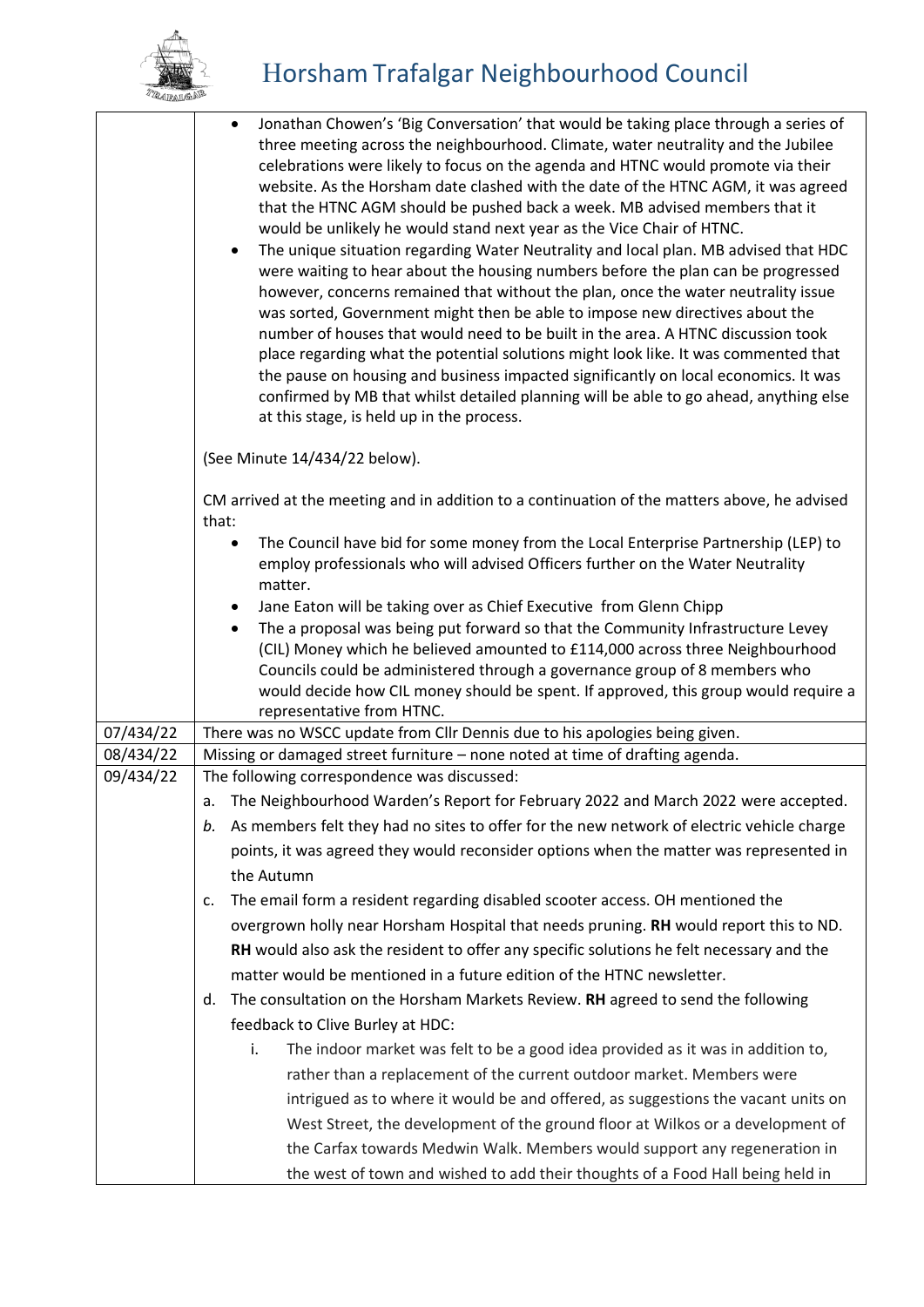

|           | the old McDonalds and Argos buildings as they felt the whole area was very under                                                                                                                                                                                                                                                                                                                                                                                                                                                                          |
|-----------|-----------------------------------------------------------------------------------------------------------------------------------------------------------------------------------------------------------------------------------------------------------------------------------------------------------------------------------------------------------------------------------------------------------------------------------------------------------------------------------------------------------------------------------------------------------|
|           | used. Members stressed their desire to protect the existing market offer in                                                                                                                                                                                                                                                                                                                                                                                                                                                                               |
|           | Carfax.                                                                                                                                                                                                                                                                                                                                                                                                                                                                                                                                                   |
|           | Following Paul Wood's email re the offer for West Sussex Youth Offending Service who<br>e.                                                                                                                                                                                                                                                                                                                                                                                                                                                                |
|           | support young people in their efforts to give back to local communities, RH would ensure                                                                                                                                                                                                                                                                                                                                                                                                                                                                  |
|           | that the 2 <sup>nd</sup> Horsham Scouts we also aware of the offer as well as discussing with Paul                                                                                                                                                                                                                                                                                                                                                                                                                                                        |
|           | Wood the Ferns at the Rec that are in need of being planted out.                                                                                                                                                                                                                                                                                                                                                                                                                                                                                          |
| 10/434/22 | There was no further action agreed for the planning applications that had appeared in<br>Appendix A of the agenda. An enquiry from a resident re planning application DC/22/0104 (8<br>Merryfied Drive) had been circulated to members and MB explained that the application had<br>been called into planning committee. The application had been revised and an Officer's report<br>is awaited. It was confirmed that a water neutrality statement was required from the<br>applicants. RH would recirculate the email correspondence from the resident. |
| 11/434/22 | Temporary Traffic Regulation Order - None submitted at the time of drafting the agenda                                                                                                                                                                                                                                                                                                                                                                                                                                                                    |
| 12/434/22 | Unanimous support was given by members to the presentation by Martin Boffey (vice-chair)<br>on the following resolutions and MB agreed to progress the matter:                                                                                                                                                                                                                                                                                                                                                                                            |
|           | Horsham Trafalgar Neighbourhood Council:                                                                                                                                                                                                                                                                                                                                                                                                                                                                                                                  |
|           | Supports the "20's Plenty Horsham" and "20's Plenty for West Sussex" campaigns and<br>their aim to lower residential speed limits to improve road safety, improve air quality, and<br>encourage active travel;                                                                                                                                                                                                                                                                                                                                            |
|           | Calls on West Sussex County Council to implement 20 mph in Horsham communities<br>$\bullet$<br>where the residents have expressed a desire to have safer and slower streets; and                                                                                                                                                                                                                                                                                                                                                                          |
|           | Will write to West Sussex County Council to request 20 mph speed limits on streets<br>throughout Horsham Town where people live, work, shop, play or learn, with 30 mph as the<br>exception on those roads, where full consideration of the needs of vulnerable road users<br>allows a higher limit.                                                                                                                                                                                                                                                      |
|           | PD asked that any scheme agreed would ensure that the speed limit is clear at all entrances to<br>the applicable area and MB acknowledged that repeater signs might also be necessary.                                                                                                                                                                                                                                                                                                                                                                    |
|           | CM left the meeting.                                                                                                                                                                                                                                                                                                                                                                                                                                                                                                                                      |
| 13/434/22 | MW updated members on the HDC Climate Fund grant that had been awarded for the Dr Bike<br>Project through the support of HTNC. RH advised of the responsibility of HTNC to progress<br>reports which would include monitoring and evaluation of the project and of the Terms and<br>Conditions that needed to be followed under requirements of the grant.                                                                                                                                                                                                |
| 14/434/22 | <b>HTNC Councillor Vacancies:</b><br>(This matter was discussed in Minute 06/434/22, but recorded here to sync with the agenda).<br>Having completed and circulated before the meeting her co-option application form, Paula<br>Dinnage was thanked for expressing her interest. MB proposed and OH seconded Paula's co-<br>option on to the HTNC. MW expressed congratulations and thanks to Paula for stepping<br>forward.<br>PD agreed to approach contacts who might be interested in taking on the role of Treasurer.                                |
|           | Maralyn Thomas had submitted her written resignation on 11 <sup>th</sup> March 2022 and HTNC are<br>therefore carrying two vacancies. RH had posted details of the vacancies on the Website and<br>placed adverts on the noticeboards in The Rec. This is a legal requirement until 8 <sup>th</sup> April 2022.                                                                                                                                                                                                                                           |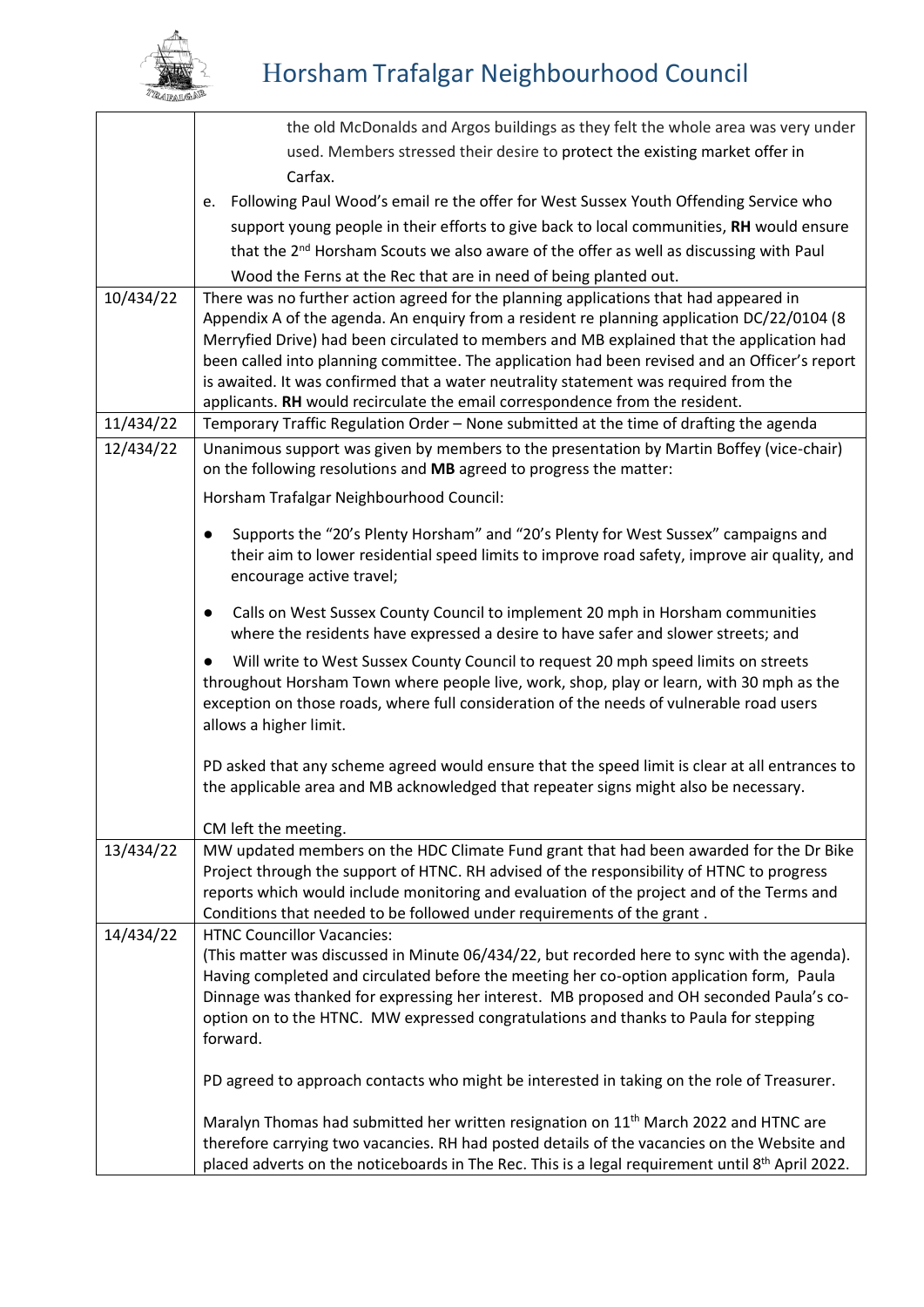

|           | RH will continue liaising with HDC to record the co-option of PD and progress appointments         |
|-----------|----------------------------------------------------------------------------------------------------|
|           | for other vacancies in due course. MW agreed to approach the Horsham Society to raise the          |
|           | need for more HTNC Councillors.                                                                    |
| 15/434/22 | <b>Financial Matters:</b>                                                                          |
|           | No detailed report was provided at the meeting, due to lack of a treasurer.                        |
| 16/434/22 | The following reports were presented by members who attended outside committees or                 |
|           | events:                                                                                            |
|           | MW reported on the meeting with HDC department head Roger Noel which had taken<br>a                |
|           | place on 24 March 2022                                                                             |
|           | Clive Trot won the HDC bi-election for Denne.<br>i.                                                |
|           | ii.<br>The Capitol will continue to subsidise live theatre.                                        |
|           | The Horsham Museum has a new creator and opening hours have been extended<br>iii.                  |
|           | to 5 days a week. It is hoped that more publicity would come as a result of the                    |
|           | appointment and that there will be more garden events.                                             |
|           | The high ropes at the Pavilions have not been a success and Horsham will<br>iv.                    |
|           | therefore loose this facility. The ice rink however has been a success and may be                  |
|           | developed as a roller-skating rink and set up so that the facilities can alternate                 |
|           | between the two, depending on the seasons.                                                         |
|           | The pond in the park was being revamped. There were also aspirations for toilets<br>ν.             |
|           | in park. Bowls membership was reported to be good. Resurfacing of the skate                        |
|           | park was also planned                                                                              |
|           | Cemeteries at Roffey, Hills Farm and Deane were being improved following visits<br>vi.             |
|           | by the arboriculturists                                                                            |
|           | MW attended The Queen's Green Canopy Tree Planting Event - Friday 11 <sup>th</sup> March (MW)<br>b |
| 17/434/22 | where a lime tree had been planted in Park.                                                        |
|           | It was agreed that the following members would attend the forthcoming outside committee            |
|           | meetings:<br>Sussex Police and Crime Commission, Focus Group on Policing, and Community Safety     |
|           | a<br>Issues Affecting the Local Area - Tuesday $17th$ May for 10.30 am - 12.00 noon at Roffey      |
|           | Millennium Hall, Horsham. MW may attend                                                            |
|           | Horsham Steering Group Meeting (Neighbourhood Wardens, previously attended by<br>b                 |
|           | Maralyn Thomas) - Wednesday 27 <sup>th</sup> April at 4.00pm Via Teams - awaiting a volunteer      |
|           | PD was interested in attending the CIL meeting as the HTNC representative if the<br>с              |
|           | governance structure discussed by CM is adopted.                                                   |
| 18/434/22 | In discussing the possible Public Realm initiatives for the Queen's Platinum Jubilee members       |
|           | gave general support for the suggestions put forward by the Horsham Society. Members very          |
|           | much liked the idea of the avenue of seven English Oaks in Park, the significance of one tree      |
|           | for every decade that the Queen had been on the throne was appealing as was the shade that         |
|           | would be created through the tree canopies. Member also supported the avenue being                 |
|           | named the Queen's Walk to reflect the celebration.                                                 |
|           |                                                                                                    |
|           | MW presented the idea of a copper horse weathervane being purchased and it being sited on          |
|           | the triangular roof at the front of the library. This initiative was supported by members due to   |
|           | the connection of Horsham with horses; the Queen's love of horses and the desire to beautify       |
|           | the area around the library and the building itself. The sculpture would cost approximately        |
|           | £500 with fittings and further details can be found here.                                          |
| 19/434/22 | MW had circulated a draft of the HTNC Newsletter. Whilst not all members had had an                |
|           | opportunity to read it full, support was given to getting the final copy out to residents as soon  |
|           | as possible and after agreeing the items that MW would add to the current draft, RH would          |
|           | make enquiries about printing and delivery of the Spring 22 edition. The deadline of the 18th      |